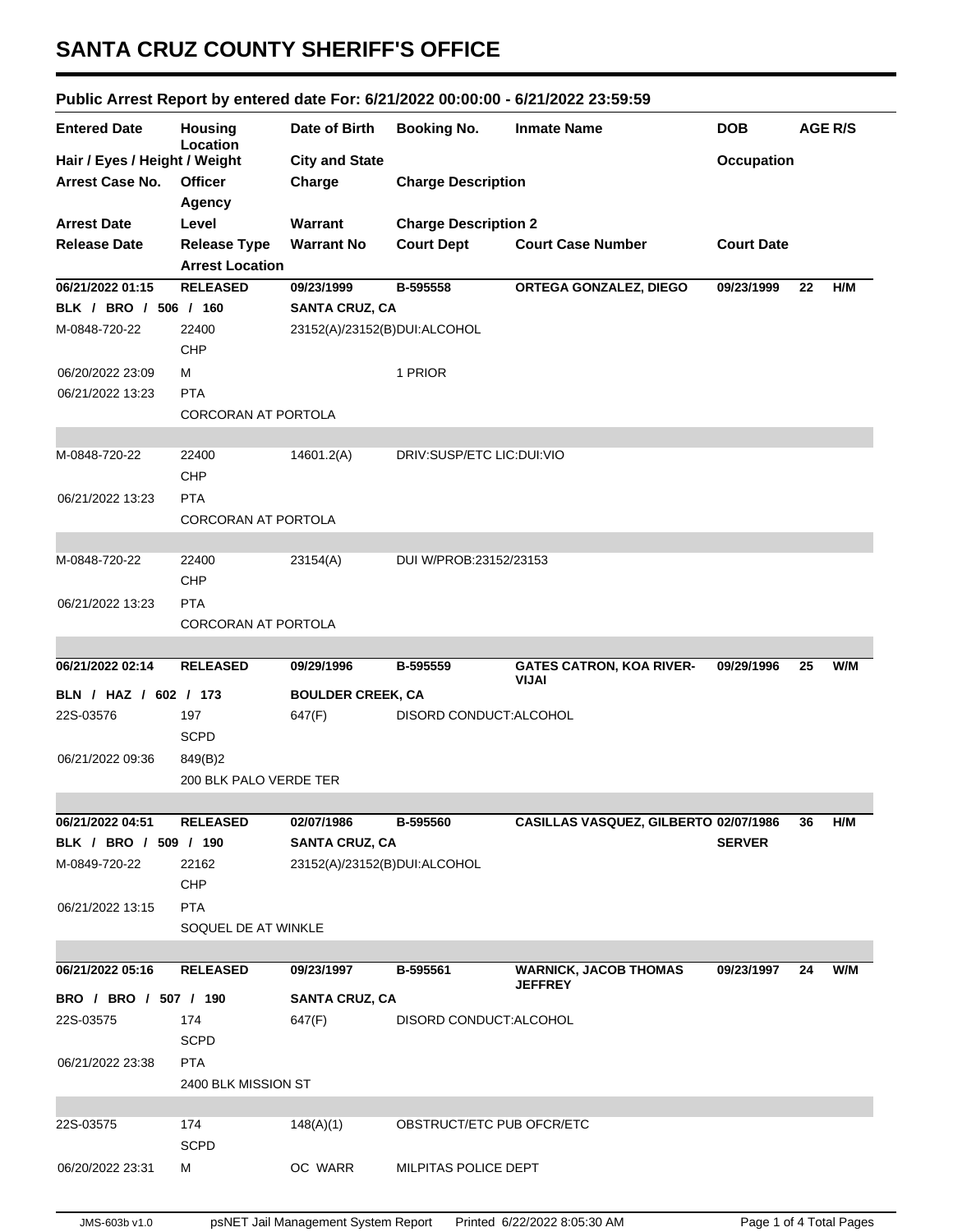| 06/21/2022 23:38      | <b>PTA</b><br>2400 BLK MISSION ST | C2206039               |                             | C2206039                                       |                       |     |
|-----------------------|-----------------------------------|------------------------|-----------------------------|------------------------------------------------|-----------------------|-----|
|                       |                                   |                        |                             |                                                |                       |     |
| 22S-03575             | 174<br><b>SCPD</b>                | 148.9(B)               | FALSE ID TO SPECIFIC PO     |                                                |                       |     |
| 06/20/2022 23:31      | м                                 | OC WARR                | MILPITAS POLICE DEPT        |                                                |                       |     |
| 06/21/2022 23:38      | <b>PTA</b>                        | C2206039               |                             | C2206039                                       |                       |     |
|                       | 2400 BLK MISSION ST               |                        |                             |                                                |                       |     |
|                       |                                   |                        |                             |                                                |                       |     |
| 06/21/2022 08:41      | <b>RELEASED</b>                   | 10/27/2003             | B-595562                    |                                                | 10/27/2003<br>18      | H/F |
| BLK / / 504 / 160     |                                   | SA, CA                 |                             |                                                |                       |     |
| 22S-03077             | 191                               | 273.5(A)               | CORP INJ ON SPOUSE/COHAB    |                                                |                       |     |
|                       | <b>SCPD</b>                       |                        |                             |                                                |                       |     |
| 06/21/2022 22:25      | <b>BOND</b>                       |                        |                             |                                                |                       |     |
|                       | 400 BLK MAPLE ST                  |                        |                             |                                                |                       |     |
| 22S-03580             | 164                               | 273.5(A)               | CORP INJ ON SPOUSE/COHAB    |                                                |                       |     |
|                       | <b>SCPD</b>                       |                        |                             |                                                |                       |     |
| 06/21/2022 22:25      | <b>BOND</b>                       |                        |                             |                                                |                       |     |
|                       | <b>400 BLK MAPLE STREEET</b>      |                        |                             |                                                |                       |     |
|                       |                                   |                        |                             |                                                |                       |     |
| 06/21/2022 09:43      | <b>SCJMJABUNKB0301/01/1978</b>    |                        | B-595565                    | <b>MASON, ARSENIO</b>                          | 01/01/1978<br>44      | A/M |
| BLK / BRO / 600 / 209 |                                   | <b>WATSONVILLE, CA</b> |                             |                                                | <b>UNEMPLOYED</b>     |     |
| 21CR03349             | 08204                             | 487(A)                 | G/THFT:\$/LABOR/PROP \$400+ |                                                |                       |     |
|                       | <b>SCSO</b>                       |                        |                             |                                                |                       |     |
|                       |                                   | 21CR03349              |                             | 21CR03349                                      |                       |     |
|                       | SANTA CLARA CJ                    |                        |                             |                                                |                       |     |
|                       |                                   |                        |                             |                                                |                       |     |
|                       |                                   |                        |                             |                                                |                       |     |
| 06/21/2022 10:25      | SCJMJFBUNKA0204/22/1999           |                        | B-595567                    | <b>MORALESHERRERA, ANGEL</b><br><b>ENRIQUE</b> | 04/22/1999<br>23      | H/M |
| BRO / BRO / 507 / 160 |                                   | <b>WATSONVILLE, CA</b> |                             |                                                | <b>TITLE FLOORING</b> |     |
| M-0850-720-22         | 21477                             | 23152(B)               | DUI ALCOHOL/0.08 PERCENT    |                                                |                       |     |
|                       | CHP                               |                        |                             |                                                |                       |     |
| 06/21/2022 08:47      | М                                 | OC WARR                | SANTA CLARA COUNTY          |                                                |                       |     |
|                       | NB SR-1 AT STATE PARK             | F2101397               |                             | F2101397                                       |                       |     |
|                       |                                   |                        |                             |                                                |                       |     |
| 06/21/2022 11:14      | <b>RELEASED</b>                   | 02/14/1960             | B-595570                    | <b>WOOD, MICHAEL BLAIR</b>                     | 02/14/1960<br>62      | W/M |
| BLN / BLU / 511 / 180 |                                   | <b>SANTA CRUZ, CA</b>  |                             |                                                | <b>PHOTOGRAPHER</b>   |     |
| 22C-00755             | 5224                              | 647(F)                 | DISORD CONDUCT: ALCOHOL     |                                                |                       |     |
|                       | <b>CPD</b>                        |                        |                             |                                                |                       |     |
| 06/22/2022 00:32      | 849(B)2                           |                        |                             |                                                |                       |     |
|                       | CAPITOLA RD/41ST AVE              |                        |                             |                                                |                       |     |
|                       |                                   |                        |                             |                                                |                       |     |
| 06/21/2022 12:07      | <b>SCJMJISAFE21</b>               | 01/16/1997             | B-595573                    | <b>MULLENS, ISAIAH</b>                         | 01/16/1997<br>25      | H/M |
| BRO / BRO / 509 / 190 |                                   | <b>SANTA CRUZ, CA</b>  |                             |                                                |                       |     |
| 22S-03582             | 145                               | 148(A)(1)              | OBSTRUCT/ETC PUB OFCR/ETC   |                                                |                       |     |
|                       | <b>SCPD</b>                       |                        |                             |                                                |                       |     |
|                       | RIVER ST/WATER ST                 |                        |                             |                                                |                       |     |
|                       |                                   |                        |                             |                                                |                       |     |
| 22S-03582             | 145                               | 242                    | BATTERY ON PERSON           |                                                |                       |     |
|                       | <b>SCPD</b>                       |                        |                             |                                                |                       |     |
|                       | <b>RIVER ST/WATER ST</b>          |                        |                             |                                                |                       |     |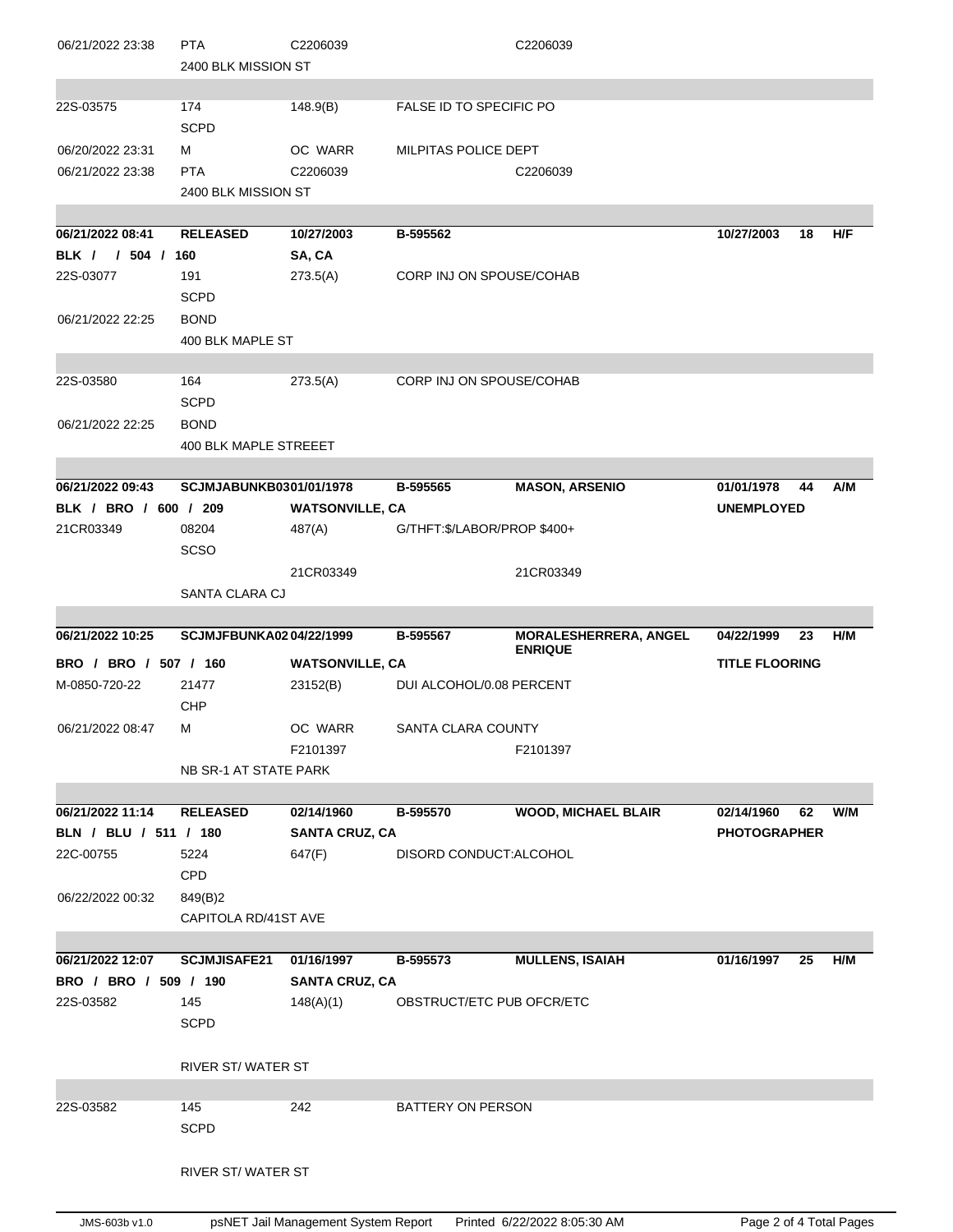| 06/21/2022 15:05      | <b>RELEASED</b>                                                 | 07/22/1993             | B-595574                         | <b>GARCIA, EDUARDO</b>        | 07/22/1993      | 28 | H/M |  |  |  |
|-----------------------|-----------------------------------------------------------------|------------------------|----------------------------------|-------------------------------|-----------------|----|-----|--|--|--|
| BRO / BRO / 510 / 210 |                                                                 | <b>MODESTO, CA</b>     |                                  |                               | <b>MECHANIC</b> |    |     |  |  |  |
| F-0156-720-22         | 21477                                                           | 11351                  | POS/PUR F/SALE NARC/C/SUB        |                               |                 |    |     |  |  |  |
|                       | <b>CHP</b>                                                      |                        |                                  |                               |                 |    |     |  |  |  |
| 06/21/2022 23:26      | <b>EMERGENCY</b><br><b>BAIL RELEA</b><br><b>SR-1 AT SCARONI</b> |                        |                                  |                               |                 |    |     |  |  |  |
|                       |                                                                 |                        |                                  |                               |                 |    |     |  |  |  |
| F-0156-720-22         | 21477                                                           | 11352(A)               | <b>TRANSP/SELL NARC/CNTL SUB</b> |                               |                 |    |     |  |  |  |
|                       | <b>CHP</b>                                                      |                        |                                  |                               |                 |    |     |  |  |  |
| 06/21/2022 23:26      | <b>EMERGENCY</b><br><b>BAIL RELEA</b><br><b>SR-1 AT SCARONI</b> |                        |                                  |                               |                 |    |     |  |  |  |
|                       |                                                                 |                        |                                  |                               |                 |    |     |  |  |  |
| F-0156-720-22         | 21477<br><b>CHP</b>                                             | 11359                  | POSS MARIJUANA FOR SALE          |                               |                 |    |     |  |  |  |
| 06/21/2022 23:26      | <b>EMERGENCY</b><br><b>BAIL RELEA</b><br><b>SR-1 AT SCARONI</b> |                        |                                  |                               |                 |    |     |  |  |  |
|                       |                                                                 |                        |                                  |                               |                 |    |     |  |  |  |
| 06/21/2022 17:29      | <b>RELEASED</b>                                                 | 07/02/1980             | B-595575                         | <b>VASQUEZ, DAVID LORENZO</b> | 07/02/1980      | 41 | H/M |  |  |  |
| BLK / BRO / 511 / 200 |                                                                 | <b>WATSONVILLE, CA</b> |                                  |                               |                 |    |     |  |  |  |
| 22S-03588             | 146                                                             | 647(F)                 | DISORD CONDUCT: ALCOHOL          |                               |                 |    |     |  |  |  |
|                       | <b>SCPD</b>                                                     |                        |                                  |                               |                 |    |     |  |  |  |
| 06/21/2022 22:17      | 849(B)2                                                         |                        |                                  |                               |                 |    |     |  |  |  |
|                       | SOQUEL AVE / HAGEMANN AVE                                       |                        |                                  |                               |                 |    |     |  |  |  |
|                       |                                                                 |                        |                                  |                               |                 |    |     |  |  |  |
| 06/21/2022 17:54      | <b>SCJMJGBUNKB0211/28/1984</b>                                  |                        | B-595576                         | <b>VANDAGRIFF, CARA</b>       | 11/28/1984      | 37 | W/F |  |  |  |
| BRO / GRN / 504 / 125 |                                                                 | <b>SANTA CRUZ, CA</b>  |                                  |                               | <b>MECHANIC</b> |    |     |  |  |  |
| 0000                  | 10649                                                           | 10801                  | OWN/ETC CHOP SHOP                |                               |                 |    |     |  |  |  |
|                       | SC MJ                                                           |                        |                                  |                               |                 |    |     |  |  |  |
|                       | 200 BLK WATER ST                                                | 19CR00899              |                                  | 19CR00899                     |                 |    |     |  |  |  |
|                       |                                                                 |                        |                                  |                               |                 |    |     |  |  |  |
| 0000                  | 10649                                                           | 166(A)(4)              | CONTEMPT:DISOBEY CRT ORDR        |                               |                 |    |     |  |  |  |
|                       | SC MJ                                                           |                        |                                  |                               |                 |    |     |  |  |  |
|                       |                                                                 | 19CR00899              |                                  | 19CR00899                     |                 |    |     |  |  |  |
|                       | 200 BLK WATER ST                                                |                        |                                  |                               |                 |    |     |  |  |  |
|                       |                                                                 |                        |                                  |                               |                 |    |     |  |  |  |
| 0000                  | 10649                                                           | 1203.2                 | PROB VIOL:REARREST/REVOKE        |                               |                 |    |     |  |  |  |
|                       | SC MJ                                                           |                        |                                  |                               |                 |    |     |  |  |  |
| 06/21/2022 16:59      | F.                                                              | <b>BOND SURR</b>       | <b>BOND SURRENDER</b>            |                               |                 |    |     |  |  |  |
|                       | 19CR00899                                                       |                        |                                  |                               |                 |    |     |  |  |  |
|                       | 200 BLK WATER ST                                                |                        |                                  |                               |                 |    |     |  |  |  |
|                       |                                                                 |                        |                                  |                               |                 |    |     |  |  |  |
| 06/21/2022 18:51      | SCJMJIHOLD212 12/09/1988                                        |                        | B-595577                         | <b>ROSALES, FERNANDO</b>      | 12/09/1988      | 33 | H/M |  |  |  |
| BRO / BRO / 508 / 177 |                                                                 | <b>SANTA CRUZ, CA</b>  |                                  |                               |                 |    |     |  |  |  |
| 22S-03589             | 177                                                             | 647(F)                 | DISORD CONDUCT:ALCOHOL           |                               |                 |    |     |  |  |  |
|                       | <b>SCPD</b>                                                     |                        |                                  |                               |                 |    |     |  |  |  |
|                       | 300 BLK OCEAN ST                                                |                        |                                  |                               |                 |    |     |  |  |  |
|                       |                                                                 |                        |                                  |                               |                 |    |     |  |  |  |
| 06/21/2022 21:02      | <b>RELEASED</b>                                                 | 07/10/1989             | B-595578                         | <b>HOUSTON, STARLA</b>        | 07/10/1989      | 32 | H/F |  |  |  |
| BRO / BRO / 505 / 200 |                                                                 | <b>SANTA CRUZ, CA</b>  |                                  |                               |                 |    |     |  |  |  |
| 22S-03591             | 148                                                             | 243(B)                 | BATT PO/EMERG PRSNL/ETC          |                               |                 |    |     |  |  |  |
|                       |                                                                 |                        |                                  |                               |                 |    |     |  |  |  |
|                       |                                                                 |                        |                                  |                               |                 |    |     |  |  |  |